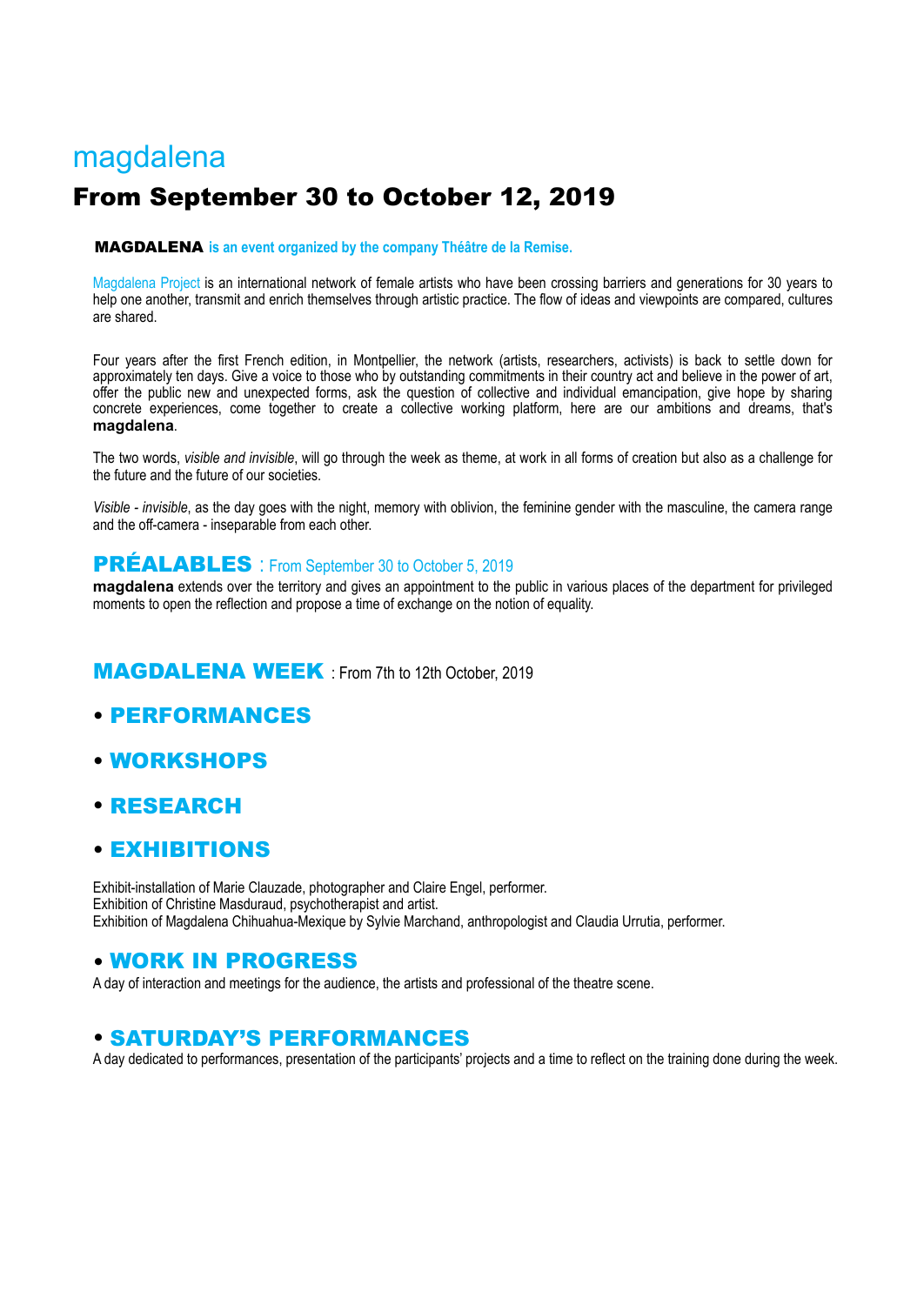### Pre-program **magdalena week**

From October 7 to October 12, 2019

 $\overline{\phantom{a}}$ 

| <b>Monday 7th</b> |                                                                                                                                                                                                                                                                                                                                                                                                                                                                                                                                                                                                                                                                                                                                                                                                                                                                                                                                                                                                                                                                                                                                                                                                 | Venue          |
|-------------------|-------------------------------------------------------------------------------------------------------------------------------------------------------------------------------------------------------------------------------------------------------------------------------------------------------------------------------------------------------------------------------------------------------------------------------------------------------------------------------------------------------------------------------------------------------------------------------------------------------------------------------------------------------------------------------------------------------------------------------------------------------------------------------------------------------------------------------------------------------------------------------------------------------------------------------------------------------------------------------------------------------------------------------------------------------------------------------------------------------------------------------------------------------------------------------------------------|----------------|
| 8.30am-9.00am     | <b>Arrival and welcome of participants</b>                                                                                                                                                                                                                                                                                                                                                                                                                                                                                                                                                                                                                                                                                                                                                                                                                                                                                                                                                                                                                                                                                                                                                      | La Bulle Bleue |
| 9.00 am-12.45 pm  | <b>Workshops</b>                                                                                                                                                                                                                                                                                                                                                                                                                                                                                                                                                                                                                                                                                                                                                                                                                                                                                                                                                                                                                                                                                                                                                                                | La Bulle Bleue |
|                   | <b>1.</b> Living in one's own body – Don't you know that heaven is within us?<br>Géraldine Berger (France) & Maxence Rey (France)<br>A work on the poetic experience to inhabit its own envelope between visible and invisible, between<br>sensitive interiority and consciousness of the other.<br>2. Daughter<br>Jill Greenhalgh (Pays de Galle)<br>The women explore personal stories and experiences that emerge from their reflections upon<br>being a daughter, or having daughters.<br>3. The 'tools' of the actress: lay the foundations of an autonomous practice.<br>[AFDAS Training]<br>La Fabrique Autonome des Acteurs (FAA) (France)- with Daria Lippi & Juliette Salmon<br>This workshop proposes to test the efficiency of the transmission of tools from various<br>interdisciplinary meetings in order to work at best the autonomy of the profession.<br>4. The documentary theater<br>Paula Gonzáles Seguel (Chili) & Violeta Gal-Rodriguez (France)<br>Through the documentary theater experience of Paula (conducted especially with the Mapuche<br>community), the workshop provides participants with concrete tools and questions the dramaturgy<br>of the resistance. |                |
| 2.30-5.30 pm      | <b>Comment dire ? How to say?</b><br>Shared research time about artistic process                                                                                                                                                                                                                                                                                                                                                                                                                                                                                                                                                                                                                                                                                                                                                                                                                                                                                                                                                                                                                                                                                                                | La Bulle Bleue |
|                   | <b>1. Gender roles in theatre</b><br>Félicie Artaud (France)<br><b>2. Hospitality in action</b><br>Sylvie Marchand (France) & Marion Augusto (France)<br><b>3.</b> Actresses, Gipsies: Working together on a project<br>Azyadé Bascunana (France) & Sophie Lequenne (France)<br>4. The sky begins at ground level. Radio fiction<br>[AFDAS Training]<br>Laurence Courtois (France) et Sonia Ristic (Croatie)                                                                                                                                                                                                                                                                                                                                                                                                                                                                                                                                                                                                                                                                                                                                                                                    |                |
| 7.00 pm-10.00 pm  | <b>Opening night</b>                                                                                                                                                                                                                                                                                                                                                                                                                                                                                                                                                                                                                                                                                                                                                                                                                                                                                                                                                                                                                                                                                                                                                                            | La Bulle Bleue |
|                   | <b>NOW</b> / Maguelone Vidal (France)                                                                                                                                                                                                                                                                                                                                                                                                                                                                                                                                                                                                                                                                                                                                                                                                                                                                                                                                                                                                                                                                                                                                                           |                |
|                   | <b>LE BAL</b> / Brigitte Négro (France) et Mathias Beyler (France)                                                                                                                                                                                                                                                                                                                                                                                                                                                                                                                                                                                                                                                                                                                                                                                                                                                                                                                                                                                                                                                                                                                              |                |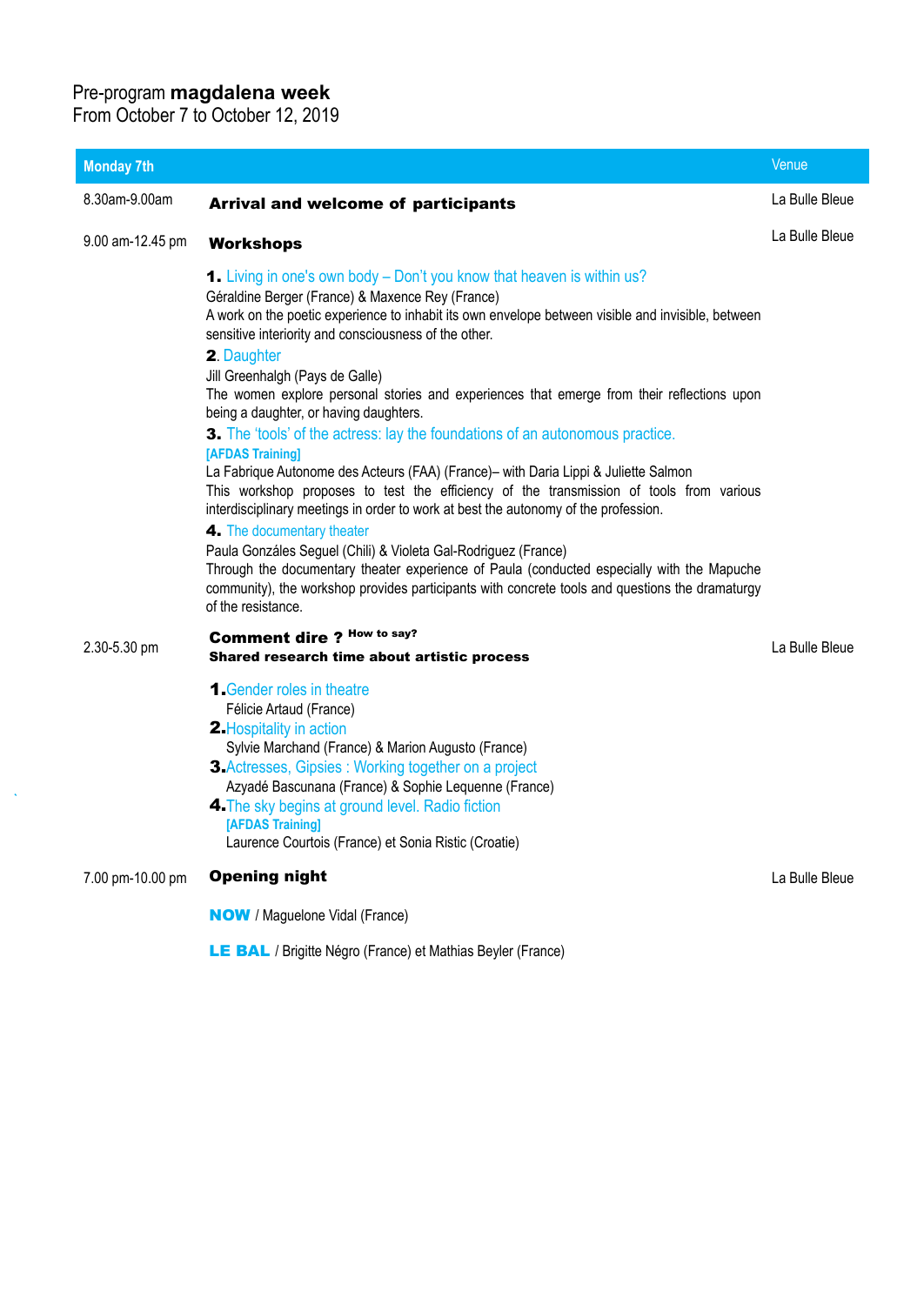| <b>Tuesday 8th</b>   |                                                                                                                                                                                                            | <b>Venue</b>                      |
|----------------------|------------------------------------------------------------------------------------------------------------------------------------------------------------------------------------------------------------|-----------------------------------|
| 9.00 am- 12.45 pm    | <b>Workshops 1, 2, 3, 4</b>                                                                                                                                                                                | La Bulle Bleue                    |
| 2.30 pm-5.30 pm      | <b>Comment dire ? 1, 2, 3, 4</b>                                                                                                                                                                           | La Bulle Bleue                    |
| 7.15 pm-9.15 pm      | <b>Performances</b>                                                                                                                                                                                        | Théâtre de la<br>Vignette         |
|                      | <b>MALGRÉ TOUT IL Y AVAIT CETTE CLARTÉ / Cie StückThéâtre</b><br>(France) / Raphaëlle Grélin & Maud Saurel / Maxime Chazalet                                                                               |                                   |
|                      | <b>SOLACE / Numen Company (Allemagne) / Uta Gebert</b>                                                                                                                                                     |                                   |
|                      | <b>APRÈS L'OUBLI / Cie Libre Cours (France) / Fréderika Amalia Finkelstein,</b><br>Julie Benegmos and Marion Coutarel                                                                                      |                                   |
| <b>Wednesday 9th</b> |                                                                                                                                                                                                            | <b>Venue</b>                      |
| 9.00 am-12.45 pm     | <b>Workshops 1, 2, 3, 4</b>                                                                                                                                                                                | La Bulle Bleue                    |
| 2.30 pm-5.30 pm      | <b>Comment dire ? 1, 2, 3, 4</b>                                                                                                                                                                           | La Bulle Bleue                    |
| 6.30 pm              | <b>PERFORMANCE CROISÉE</b>                                                                                                                                                                                 | Pierresvives                      |
|                      | <b>Performances</b>                                                                                                                                                                                        |                                   |
| 19.15 pm             | <b>SILLAGE - Recherche Création / Eve Chariatte (Suisse) &amp; Joanne Clavel</b><br>(France)                                                                                                               | <b>Espace Bernard</b><br>Glandier |
| 8.00 pm              | <b>MÉDÉA MOUNTAINS / Alima Hamel (France)</b>                                                                                                                                                              | Théâtre Jean Vilar                |
|                      |                                                                                                                                                                                                            |                                   |
| 9.00 pm              | A festive banquet with a social association                                                                                                                                                                | MPT Léo<br>Lagrange               |
| <b>Thursday 10th</b> |                                                                                                                                                                                                            | <b>Venue</b>                      |
| 9.00 am-12.45 pm     | <b>Workshops 1, 2, 3, 4</b>                                                                                                                                                                                | La Bulle Bleue                    |
| 2.30 pm              | <b>Meetings (subject to changes)</b>                                                                                                                                                                       | CDN 13 vents                      |
|                      | De l'art comme militantisme ou du militantisme comme art / Zoé Gudovic (Serbie),<br>Diariata N'Daye (France), Sylvie Marchand (France), Le Collectif les Tenaces (France),<br>Jill Greenhalgh (Angleterre) |                                   |
|                      | Des lieux intenses d'expériences partagées / Delphine Maurel (France), Teresa<br>Ricou (Portugal), Anne Morel (France), Allessia (Tunisie)                                                                 |                                   |
|                      | La représentation du corps féminin dans l'espace public / Marie Clauzade<br>(France) / Joanne Clavel (France)                                                                                              |                                   |
|                      | Théâtre et nouveaux usages / Helen Varley Jamieson (Allemagne) / Annie<br>Abrahams (France)                                                                                                                |                                   |
| 6.30 pm-7.00 pm      | <b>Fiction-radio</b>                                                                                                                                                                                       | CDN 13 vents                      |
| 6.30 pm-7.00 pm      | <b>LE CIEL COMMENCE AU RAS DU SOL / Sonia Ristic (Croatie) &amp;</b><br>Laurence Courtois (France) - création                                                                                              |                                   |
| 8.00 pm              | <b>Performance</b>                                                                                                                                                                                         | CDN 13 vents                      |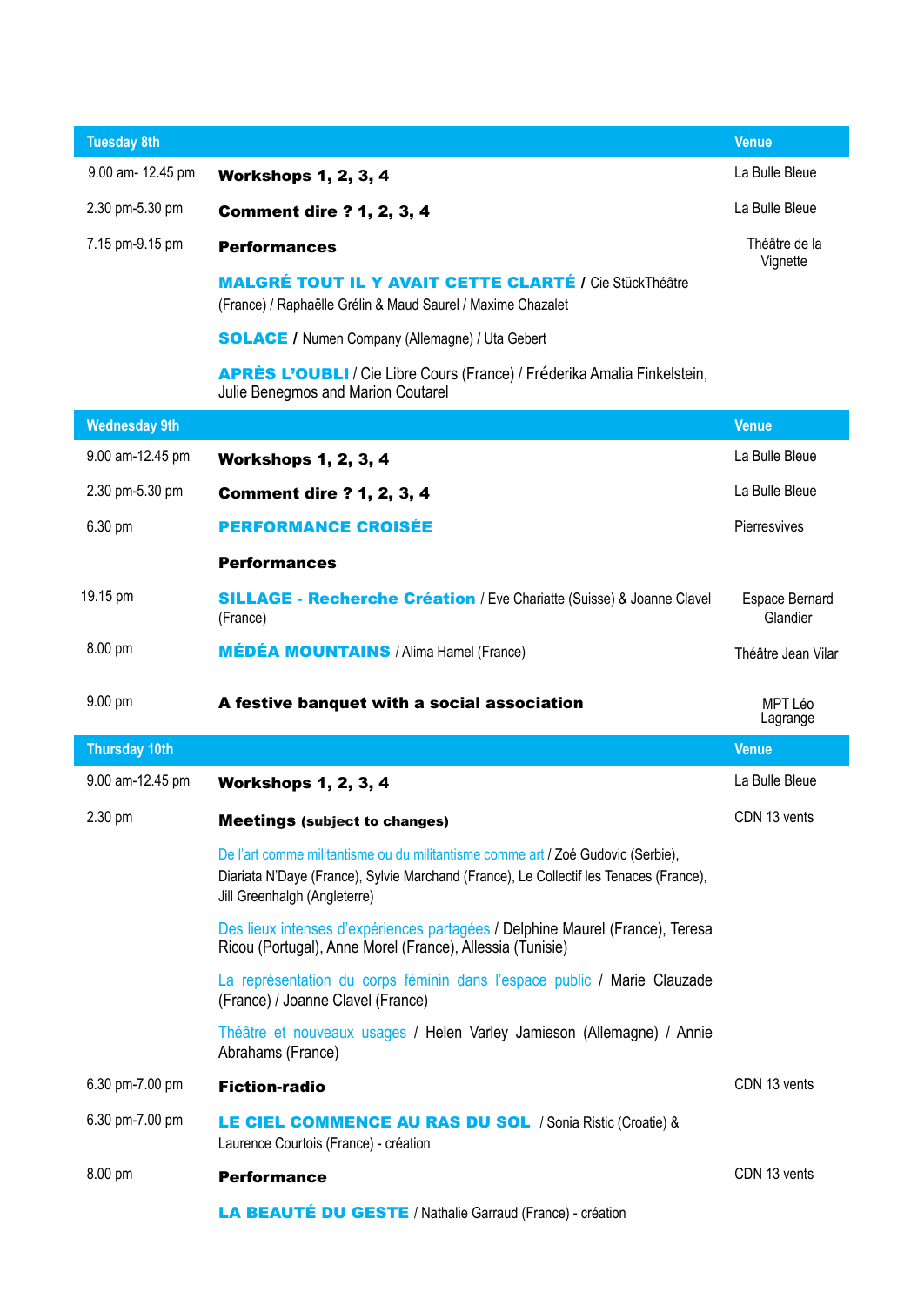| <b>Friday 11th</b>   |                                                                                                                                                                         | <b>Venue</b>                 |
|----------------------|-------------------------------------------------------------------------------------------------------------------------------------------------------------------------|------------------------------|
| 9. am- 12.pm         | <b>Participants final project presentation</b>                                                                                                                          | Chai du Terral               |
| 2.pm-5.30 pm         | <b>Work in progress</b> [open to public and professionals]                                                                                                              | Chai du Terral               |
|                      | Keti Irubetagoyena, Violetta Gal et Paula Gonzáles Seguel, Désiré Davids, Julie<br>Benegmos, Claire Engel, Collectif V.1, Aurélie Namur, Sophie Lagier, Julie Cucchiaro |                              |
| $6.00 \text{ pm}$    | <b>Exhibition Le beau danger, Christine Masduraud</b><br><b>Installation photo sonore &amp; Concert sexiste by the Cie</b><br>Chagall sans M                            | Chai du Terral               |
| 8.00 pm              | <b>Performance</b>                                                                                                                                                      | Chai du Terral               |
|                      | <b>FRACTALES</b> / Fanny Soriano (France)                                                                                                                               |                              |
| <b>Saturday 12th</b> |                                                                                                                                                                         | <b>Venue</b>                 |
| 2.00 pm-8.00 pm      | <b>Performances</b>                                                                                                                                                     | Théâtre du Hangar<br>(ENSAD) |
|                      | Laura Kirshenbaum, Aurélie Turlet, Farah Barqawi, Ghyslaine Gau, Lucille Calmels,<br>Désiré Davids, Jill Greenhalgh, Claudia Urrutia, Mayalen Otondo, Annie Abrahams    |                              |
| $9.00 \text{ pm}$    | <b>Closing night</b>                                                                                                                                                    | Théâtre du Hangar<br>(ENSAD) |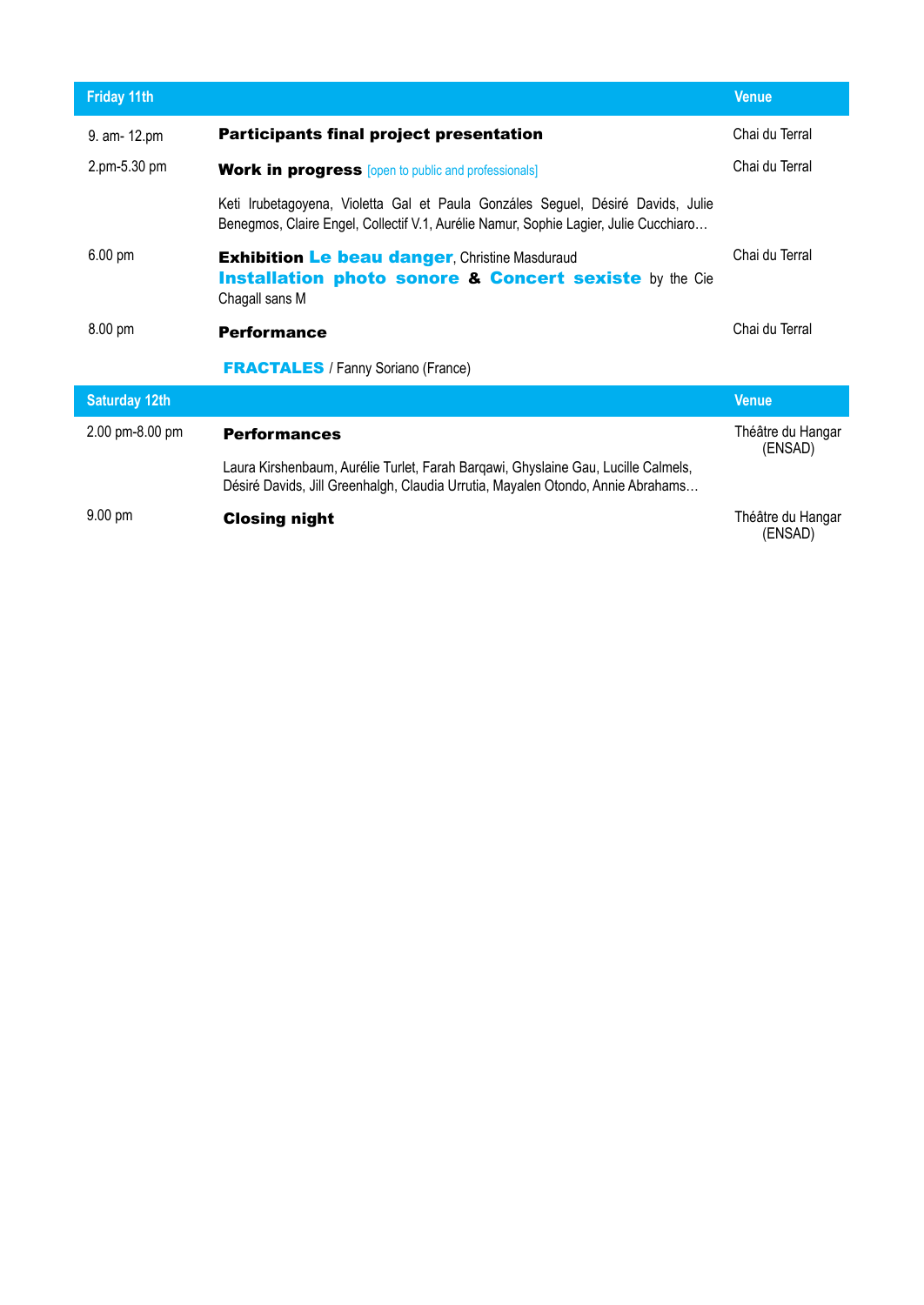## **Registration form - Candidature**

## From Monday, 7 October to Saturday, 12 October 2019

| First Name:       |         | Family Name: |
|-------------------|---------|--------------|
| Date of Birth:    |         |              |
| Male:             | Female: |              |
| Nationality:      |         |              |
| Spoken Languages: |         |              |
| Address:          |         |              |
| Postal Code:      |         | Country:     |
| Email:            |         |              |
| Telephone:        |         |              |
| Profession:       |         |              |
| Short CV:         |         |              |
|                   |         |              |
|                   |         |              |
|                   |         |              |
|                   |         |              |
|                   |         |              |
|                   |         |              |
|                   |         |              |

Have you been to Magdalena Montpellier 2015? Yes  $\overrightarrow{a}$  $No<sub>1</sub>$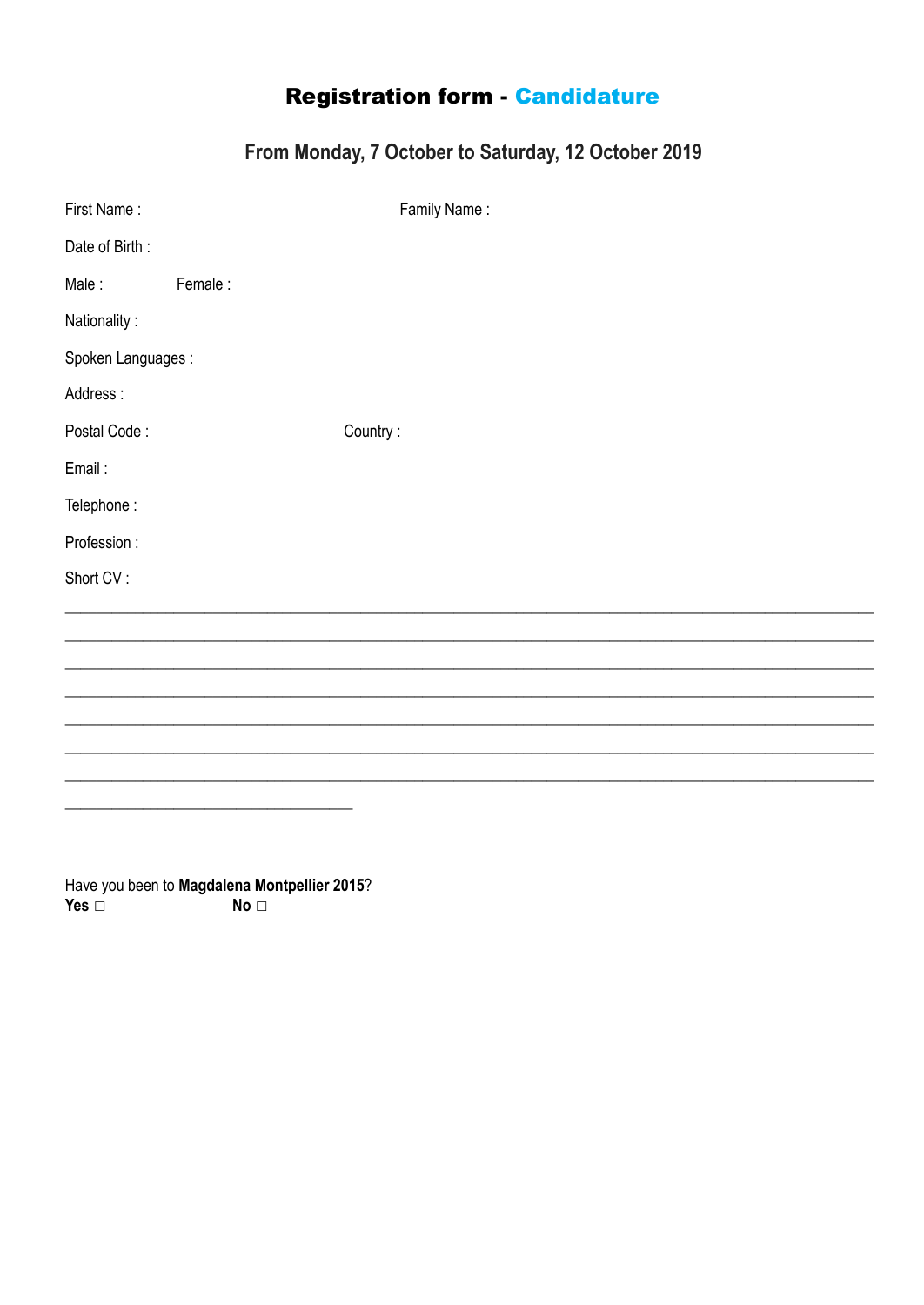Cover letter :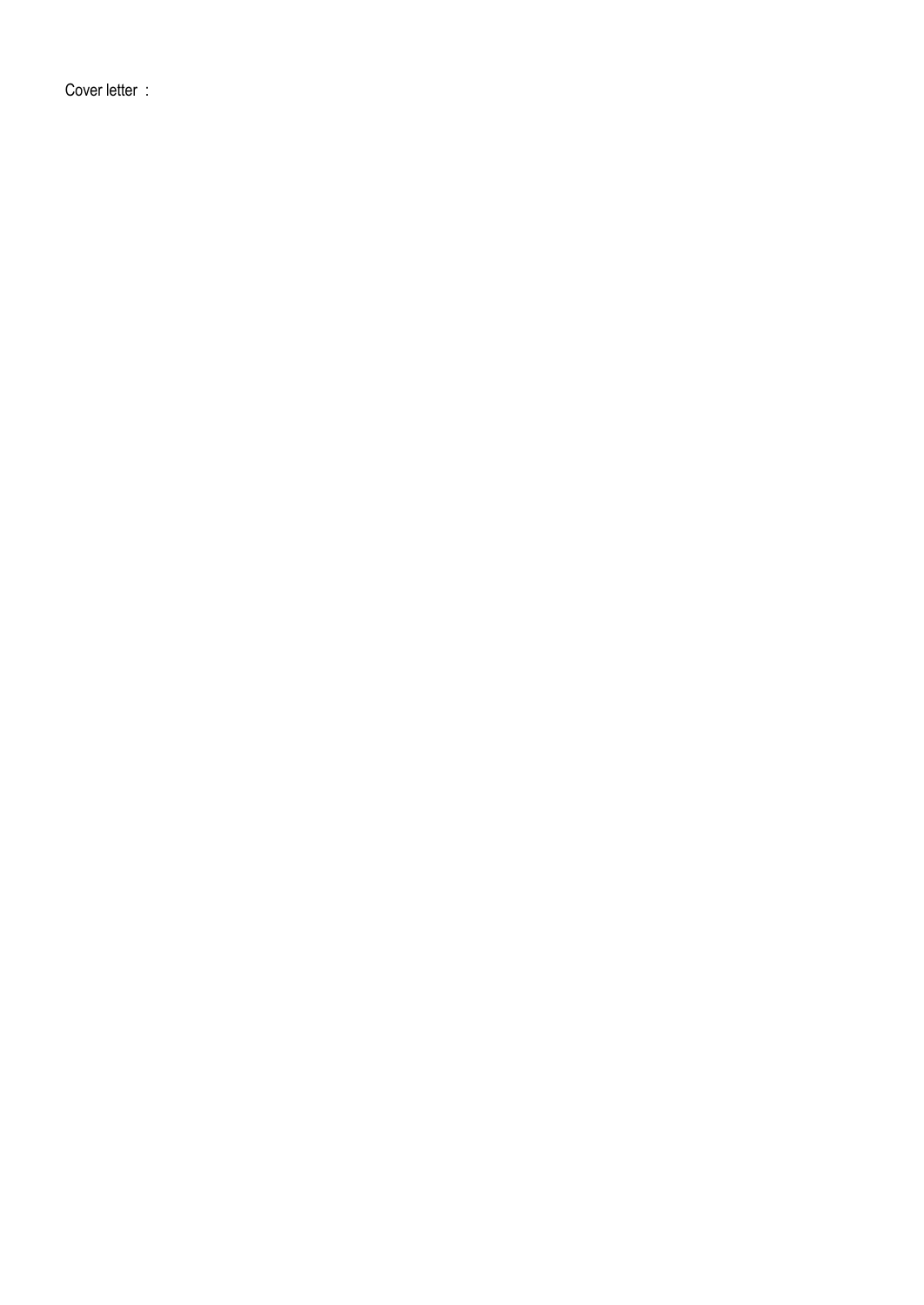### **THERE ARE SEVERAL OPTIONS FOR TAKING PART IN magdalena**

You are required to choose from among the 3 proposed workshops and the 4 proposed Comment dire ? (Ways of saying?) groups.

Workshops (October, 7<sup>th</sup>, 8<sup>th</sup>, 9<sup>th</sup>, 10<sup>th</sup>)

| 1. | $9.00$ am-1.00 pm                                        | Habiter son propre corps - Ne sais-tu pas que le ciel est en nous?<br>Feeling at home with your body. Don't you know that the sky is within us?<br>a workshop led by Géraldine Berger and Maxence Rey |
|----|----------------------------------------------------------|-------------------------------------------------------------------------------------------------------------------------------------------------------------------------------------------------------|
|    | 9.00 am-1.00 pm<br>9.30 am -1.30 pm<br>(12 October only) | Daughter*<br>(Mother and Daughter relationships)<br>a workshop led by Jill Greenhalgh                                                                                                                 |
| 3. | $9.00$ am-1.00 pm                                        | Documentary theatre / Théâtre documentaire<br>a workshop led by Paula Gonzáles Seguel                                                                                                                 |

\*N.B. The Daughter workshop (2) will take place at the following times : Monday 7, Tuesday 8, Wednesday 9, Thursday 10 October from 9 a.m. to 1 p.m., and Saturday morning from 9.30 a.m. to 1.30 p.m. (a total of 20h).

#### 1. Feeling at home with your body. Don't you know that the sky is within us?

#### Habiter son propre corps - Ne sais-tu pas que le ciel est en nous?

This workshop offers an opportunity to explore such challenges as : slowing down one's internal and external rhythms, sensing one's own presence per se and vis-à-vis others, learning how to be and how to feel fully at home with one's own body, revealing each actress's own particular bodily and vocal characteristics and exceptional talents, and how to shift one's inner ways of seeing. How to enable others to glimpse what lies beneath one's outward appearance. How to come to terms with one's own layer of skin. A study of anatomical drawings helps broaden existing knowledge and lead to a new awakening. The workshop is a poetic experience in feeling at ease with one's own body between the visible and the invisible, between one's innermost being and awareness of others.

#### 2. Daughter

The workshop runs for one week, with participants working 20 hours in all. Employing both performers and non-performers, the selection process is designed to recruit women of diverse ages, cultural backgrounds and experience, focusing on the strength of their story and their desire to participate. Participants work in a group, but also privately for one hour per day with a partner : wherever possible and appropriate, this will be their daughter or mother. The women explore personal stories and experiences that emerge from their reflections upon being a daughter, or having daughters. At the end of the working period, witnesses are invited to share one-on-one intimate yet public encounters with the actresses over one performance.

#### 3. Documentary theatre

Through her documentary theatre approach, Paula Gonzalez shares with us her work with the Mapuche community. The workshops offer participants the opportunity to discover an experience with resistance-through-theatre and provide them with practical tools based on an artistic approach to safeguarding oral tradition and Paula Gonzalez's own experience of working to protect indigenous communities.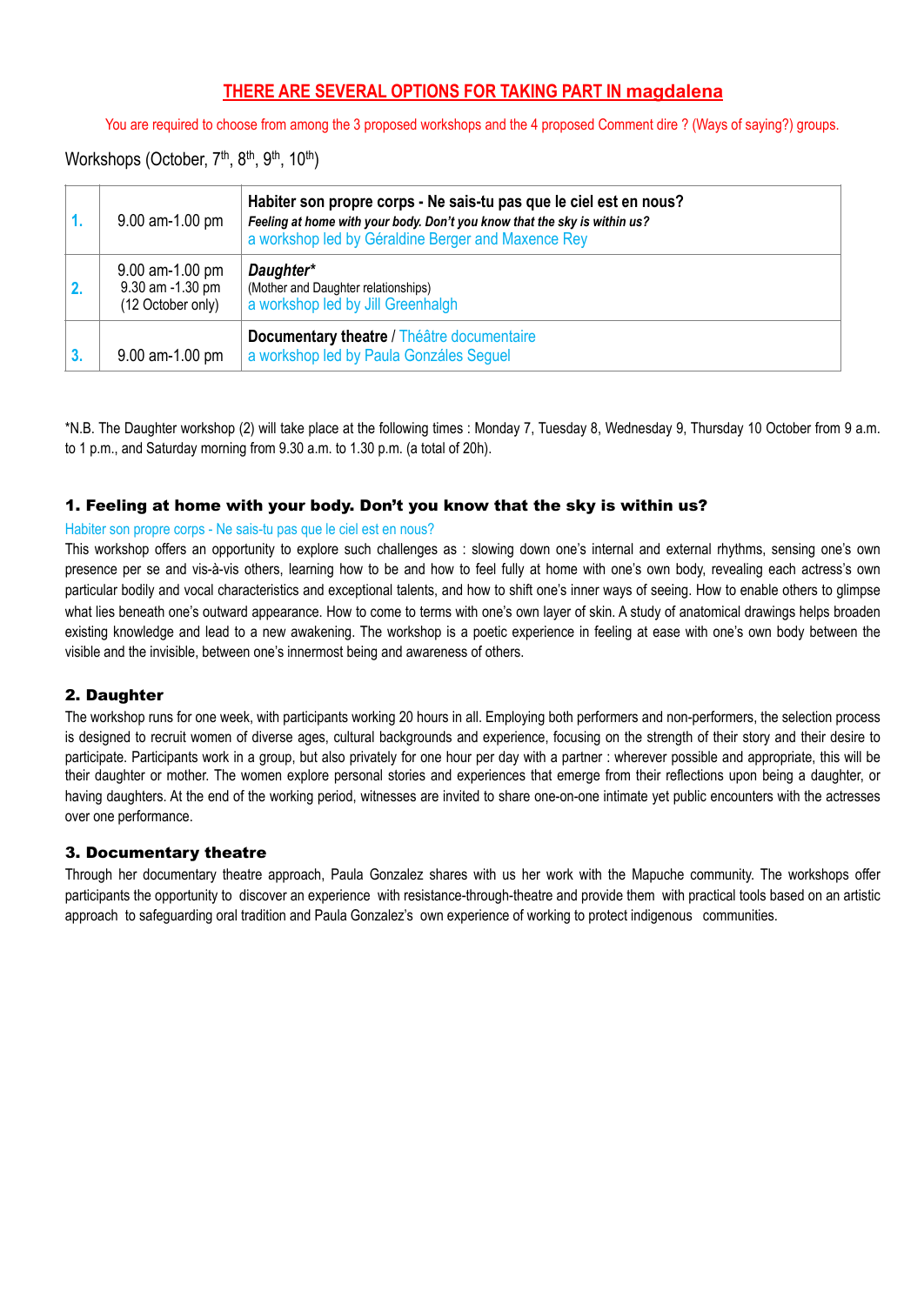| 1. | 2.30 pm-5.30 pm | The sky begins at ground level. Radio fiction<br>Le ciel commence au ras du sol, Radio-fiction<br>a project led by Laurence Courtois and Sonia Ristic                         |
|----|-----------------|-------------------------------------------------------------------------------------------------------------------------------------------------------------------------------|
| 2. | 2.30 pm-5.30 pm | <b>Hospitality in action</b><br>Hospitalité en actions<br>a project led by Sylvie Marchand and Marion Augusto                                                                 |
| 3. | 2.30 pm-5.30 pm | Actresses, Gipsies: Working together on a project / Actrices, Gitanes: Travailler ensemble<br>le temps d'un chantier<br>a project led by Azyadé Bascunana and Sophie Lequenne |
| 4. | 2.30 pm-5.30 pm | Gender roles in theatre / Les rôles genrés au théâtre<br>a project led by Félicie Artaud                                                                                      |

#### 1. The sky begins at ground level. Radio fiction

#### Le ciel commence au ras du sol. Radio-fiction

Exploration. Roots. Status quo. Women can grow Wings. What are our prospects as women artists ? On the basis of a collection of texts written by Sonia Ristic, the groups (of performers) look into the role of women performing artists with questions, improvisations, written submissions. This brief, intense research exercise will conclude with a production combining performance and sound, to be staged at the 13 Vents theatre on 10 October.

#### 2.Hospitality in action

#### Hospitalité en actions

They come from Afghanistan, Eritrea and Sudan with their culture, their languages, their music and their resolute will to survive. They enrich our senses with new images, colours and flavours. Together, we can look forward to a vision of a different world in which beauty can emerge anew, as can a different perception of borders. In the course of this laboratory, Sylvie Marchand will share her experience as it emerged from this project bringing together the local population and refugees. An opportunity to get together to discover, think about and understand migratory movements.

#### 3. Actresses, Gipsies: Working together on a project

#### Actrices, Gitanes: Travailler ensemble le temps d'un chantier

Immersion in the Cité Gély, one of the gipsy districts of Montpellier.

An exchange of artistic experience between two worlds that do not usually meet. An improvisation and research project focusing on the theme of paradise(s) lost, the American dream and Tchekov's Three sisters.

#### 4. Gender roles in theatre

#### Les rôles genrés au théâtre

This laboratory will be devoted to the concept of role and representation in the theatre. In a world where there are more male than female roles in the repertory, why is it not more common to find male roles played by women ? What advantage is there to roles being played by the opposite sex? What is specific (or not) to men's and women's roles? What might be the benefits of a freer approach to role distribution ? What male roles do actresses dream of playing and why ?